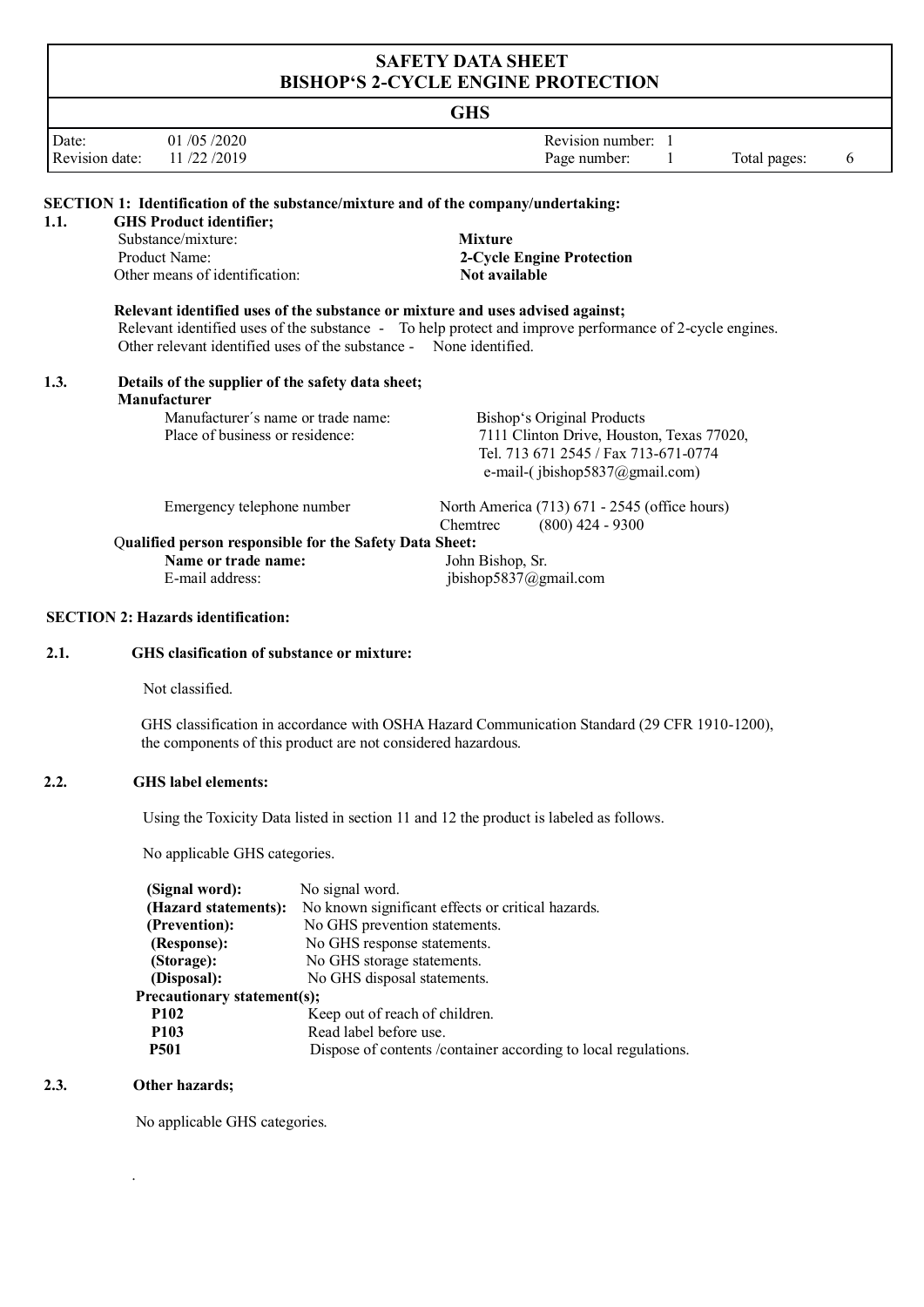# **SAFETY DATA SHEET BISHOP'S 2-CYCLE ENGINE PROTECTION GHS** Date: 01/05/2020 **Revision number:** 1 Revision date: 11/22/2019 **Page number:** 2 Total pages: 6

#### **Section 3: Composition / information on ingredients:**

**3.1.** Mixture: Proprietary (the specific chemical idenity and/or exact percentage (concentration) of composition has been witheld as a trade secret.)

#### **Chemical characterization;**

The proprietary mixture of this product contains no ingredients which, within the current knowledge of the supplier contain any substances that present a hazard within the meaning of the relevent State and Federal Hazardous Substances Regulations.

#### **Section 4: First aid measures:**

#### **4.1. Description of first aid measures;**

If any health problems are manifested or if in doubt, inform a doctor and show him information from this Safety Data Sheet. If unconscious, put the person in the stabilized (recovery) position on his side with his head slightly bent backwards and make sure that airways are free; never induce vomiting. If the person vomits by himself, make sure that the vomit is not inhaled. In life threatening conditions first of all provide resuscitation of the affected person and ensure medical assistance. Respiratory arrest - provide artificial respiration immediately. Cardiac arrest - provide indirect cardiac massage immediately.

#### **Inhalation;**

 Move the affected person to fresh air immediately while paying attention to your own safety; do not let the person walk. Depending on the situation, rinsing of the mouth and/or nose as appropriate with water can be recommended. Change the clothing of the affected person if contaminated by the substances. Protect the affected person against growing cold. Depending on the situation, call medical rescue service or ensure medical treatment considering the need of further observation for at least 24 hours.

#### S**kin Contact;**

 Remove contaminated clothing immediately; take off any rings, watches or bracelets before or during washing if used in the contaminated areas of the skin. Wash skin throughly with soap and water or use a recognized skin clenser. Rinse contaminated areas with a flow of water, lukewarm is best, for 5-10 minutes.

#### **Eye Contact;**

 Rinse the eyes immediately with a flow of clean running water, open the eyelids wide also (using force if needed); remove contact lenses immediately if worn by the person. No neutralization should be performed in any case! Rinsing should be continued for 10-30 minutes from the inner to the outer eye corner to make sure that the other eye is not involved. Depending on the situation, call medical rescue service or ensure medical treatment, specialized if possible, as quickly as possible. Everyone must be referred for treatment even if affected only a little.

#### **Ingestion;**

DO NOT INDUCE VOM ITING. If vomiting occurs naturally, have victim lean over to avoid aspiration. Get medical attention immediately. NEVER give anything by mouth that might cause vomiting.

#### **Section 5: Firefighting measures:**

#### **5.1. Extinguishing media:**

#### **Suitable extinguishing media;**

Water fog or fine spray. Dry chemical extinguishers. Carbon dioxide fire extinguishers. Foam. Alcohol resistant foams, (ATC type) are perferred. General purpose synthetic foams (including AFFF) or protein foams may function, but will be less effective. Do not use water jet.

# **5.2**. **Special hazards arising from the substance or mixture;**

During a fire, smoke may contain the original material in addition to combustion products of varying composition which may be toxic and / or irriting. Combustion products may include and are not limited to: carbon monoxide. Carbon dioxide.

# **5.3. Advice for firefighters;**

 Treat as an oil fire. Avoid breathing smoke and vapor. Use a self-contained breathing apparatus and full-body protective\ clothing. Respiratory and eye protection required for fire fighting personnel. Use water fog only to cool containers and to wash away avoid spraying water directly into containers, due to danger of boil over.

#### **Section 6: Accidental release measures:**

### **6.1. Personal protections, protective equipment and emergency procedures;**

Use appropriate safety equipment. For additional information, refer to Section 8, Exposure Controls and Personal

 Protection. Exposure Controls and Personal Protection. Refer to section 7, Handling, for additional precautionary measures. **6.2. Enviromental precautions;**

Material will float on water. Prevent soil contamination. Prevent migration and entry into ditches, sewers, waterways and/or groundwater. See Section 12, Ecological information.

**6.3. Methods and materials for containment and cleaning up:** Contain spilled material if possible. Collect in suitable and properly labeled containers. See Section 13,

# SAFETY DATA SHEET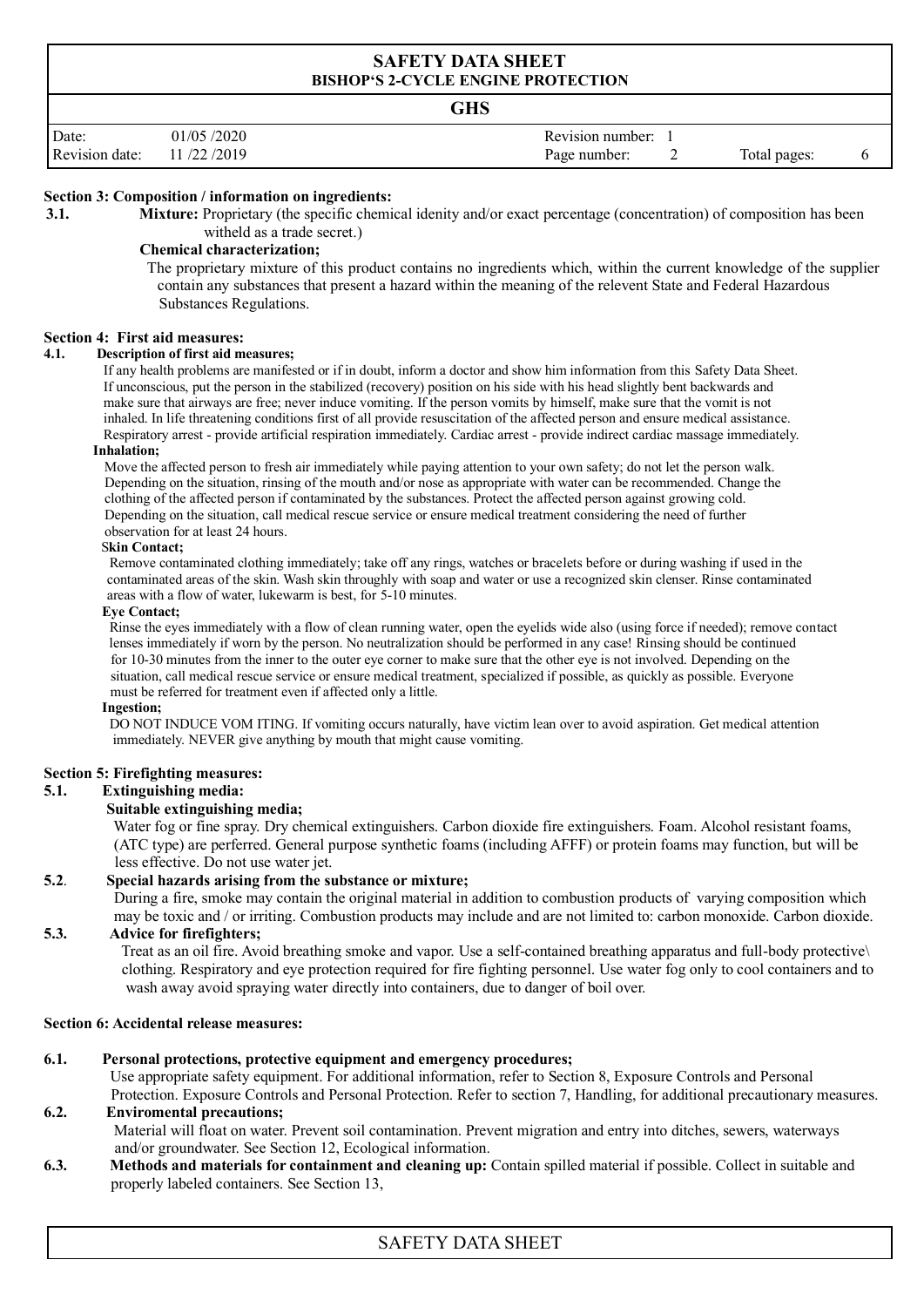| <b>BISHOP'S 2-CYCLE ENGINE PROTECTION</b> |            |                              |  |  |  |
|-------------------------------------------|------------|------------------------------|--|--|--|
| <b>GHS</b>                                |            |                              |  |  |  |
| Date:                                     | 01/05/2020 | Revision number: 1           |  |  |  |
| Revision date:                            | 11/22/2019 | Page number:<br>Total pages: |  |  |  |

#### **Section 7: Handling and storage:**

#### **7.1. Precautions for safe handling;**

Keep containers closed. Handle containers with care to prevent damage and spillage. Spills of this organic materials on hot fibrous insulations may lead to lowering of the autoignition temperatures possibly resulting in spontaneous combustion. See Section 8, Exposure controls and personal protection. Take proper precautions to ensure your own health and saftey before attempting spill control or clean-up. Do not touch damaged containers or spilled material unless wearing appropriate protective equipment. Slipping hazard do not walk through spilled material. Stop leak if you can do so without risk. For small spills absorb or cover with dry earth, sand, or other inert non-combustible absorbent material and place into waste container for later disposal. Contain large spills to maximize product recovery of disposal. Comply with all laws and regulations dispose of waste in a chemical landfill as approved by current local, state and federal laws and regulations.

#### **7.2. Conditions for safe storage, including any incompatibilities;**

Store in a cool, well-ventilated place, away from incompatible materials. Strong Oxidizing Agents, Strong Acids, Alkali's. and open flames. Protect from physical damage.

#### **7.3. Specific end use(s);**

Follow the instructions mentioned on the label.

#### **Section 8.: Exposure controls/personal protection:**

#### **8.1. Control parameters;**

 If exposure limits exist, they are listed below. If no xposure limits are displayed, then no values are applicable. **Exposure controls:**

#### **Engineering controls;**

Use local exhaust ventilation, or other engineering controls to maintain airborne levels below exposure exposure limit requirements or guidelines. If there are no applicable exposure limit requirements or guidelines, general ventilation should be sufficient for most operations. Local exhaust ventilation may be necessary for some operations.

#### **Individual protection measures;**

 **Eye / face protection:** Use safety glasses (with side shields).

### **Skin protection;**

 **Hand protection:** Use gloves chemically resistant to this material when prolonged or frequently repeated contact could occur. Examples of preferred glove barrier materials include: Butyl rubber. Ethyl vinyl alcohol laminate (EVAL). Examples of acceptable glove barrier materials include: Natural rubber (latex). Neoprene. Nitrile / butadiene rubber (nitrile or NBR). Polyvinyl chloride (PVC or vinyl).

 NOTICE: The selection of a specific glove for a particular application and duration of use in a workplace should also take into account all relevent workplace factors such as. But not limited to: other chemicals which may be handled, physical requirements (cut / puncture protection, dexerity, thermal protection), potential body reactions to glove materials, as well as the instruction / specifications provided by the glove supplier.

**Other protection:** Wear clean, body-covering clothing.

 **Respiratory protection:** Respiratory protection should be worn when there is a potential to exceed the exposure limit requirements or guidelines. If there are no applicable exposure limit requirements or guidelines. If there are no applicable exposure limit requirements or guidelines, wear respiratory protection when adverse effects, such as respiratory irritation or discomfort have been experienced, or where indicated by your risk assessment process. For most conditions, no resiratory protection should be needed; however, if material is heated or sprayed, use an approved air-purifying respirator. The following should be effective types of air-purifying respirators. Organic vapor cartridge with a particulate pre-filter.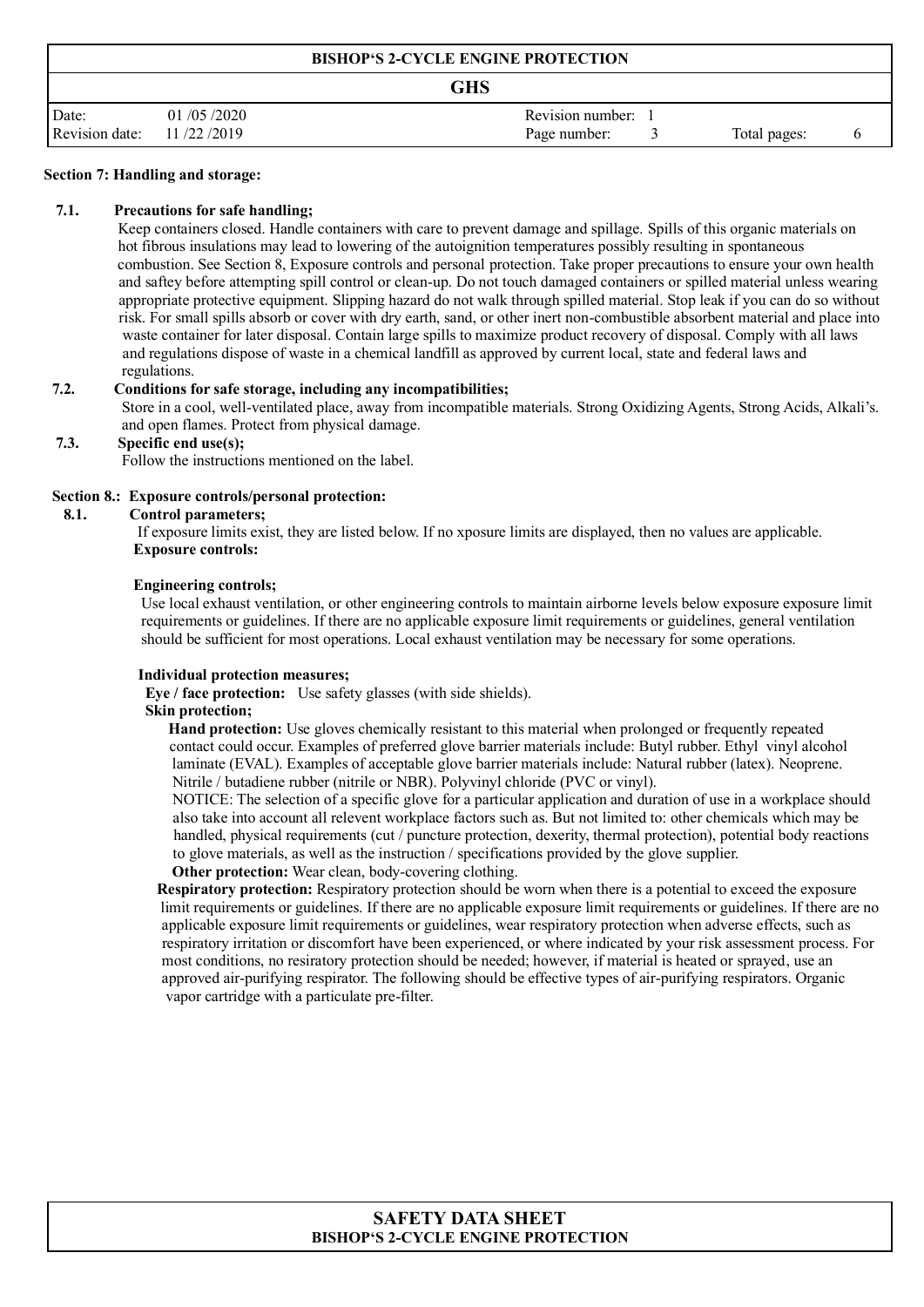|                |            | <b>GHS</b>       |              |  |
|----------------|------------|------------------|--------------|--|
| Date:          | 01/05/2020 | Revision number: |              |  |
| Revision date: | 11/22/2019 | Page number:     | Total pages: |  |

#### **Section 9.: Physical and chemical properties:**

| 9.1. | Information on basic physical and chemical propertis; |                                                            |  |  |  |  |
|------|-------------------------------------------------------|------------------------------------------------------------|--|--|--|--|
|      | Physical state:                                       | Liquid                                                     |  |  |  |  |
|      | Color:                                                | Colorless to yellow                                        |  |  |  |  |
|      | Odor:                                                 | Mild                                                       |  |  |  |  |
|      | Odor treshold:                                        | No test data availate                                      |  |  |  |  |
|      | PH:                                                   | 6.0-8.0 ASTM E70 (16% in water / methanol, 1:10)           |  |  |  |  |
|      | Freeze/Melt point( ${}^{\circ}$ C):                   | See pour point                                             |  |  |  |  |
|      | Boiling point (760 mmHg):                             | Decomposes prior to boiling                                |  |  |  |  |
|      | Flash point (TCC)                                     | Closed cup No test data available                          |  |  |  |  |
|      | Evaporating rate:                                     | ND                                                         |  |  |  |  |
|      | Flammability (solid, gas):                            | Not Applicable to liquids                                  |  |  |  |  |
|      | Upper / lower flammability or explosive limits:       | Lower explosive Limit: Not Measured                        |  |  |  |  |
|      |                                                       | Upper Explodive Limit: Not Measured                        |  |  |  |  |
|      | Vapour pressure                                       | Neglible                                                   |  |  |  |  |
|      | Relative Vapour Density ( $air = 1$ )                 | >1 Estimated                                               |  |  |  |  |
|      | Relative Density (water = $1$ )                       | 0.970 at 20 deg. C (68 deg. F) / 20 deg C ASTM D4052       |  |  |  |  |
|      | Solubility(ies) in water:                             | Insoluble                                                  |  |  |  |  |
|      | Partition coefficient n - octanol / water             | ND                                                         |  |  |  |  |
|      | Auto-ignition temperature:                            | ND                                                         |  |  |  |  |
|      | Decomposition temperature:                            | ND                                                         |  |  |  |  |
|      | Kinematic Viscosity:                                  | 629 – 731 Cst @ 40 deg. C (104 deg.F) ASTM D 445)          |  |  |  |  |
|      | <b>Explosive properties</b>                           | Non explosive                                              |  |  |  |  |
|      | Oxidizing properties                                  | No oxidizing                                               |  |  |  |  |
|      | Liquid Density                                        | 0.972 g/cm $3$ $\omega$ $20$ deg. C (68 deg. F) ASTM D4052 |  |  |  |  |
|      | Molecular weight                                      | ND.                                                        |  |  |  |  |
|      | Pour point                                            | -30 deg. C (22 deg. F) ASTM D97                            |  |  |  |  |
|      |                                                       |                                                            |  |  |  |  |

Note: the physical data presented above are typical values and should not be construed as a specification.

#### **Section 10.:Stability and reactivity:**

- **10.1.** Reactivity; No data available.
- **10.2. Chemical stability;** Thermally stable at typical use temperatures.
- **10.3. Possibility of hazardous reactions;** Polymerization will not occur.
- **10.4. Conditions to avoid;** Excessive heat, sparks and open flames.<br>**10.5. Materials to avoid:** Protect against strong acids. Alkali's and
- Materials to avoid; Protect against strong acids, Alkali's and strong oxidizing agents.
- **10.6. Hazardous thermal decomposition products;** Under normal conditions of storage and use, hazardous decomposition products should not be produced.

#### **Section 11.: Toxicological Information:**

### **Toxicological information appears in this section when such date is available.**

#### **Acute toxicity;**

 **acute oral toxicity Low toxicity if swallowed. Small amounts swallowed incidentally as a result of normal handling operations are not likely to cause injury; however, swallowing larger amounts may cause injury.**

 Typical for this family of materials. LD50, Rat,  $> 2,000$  mg/kg estimated. No deaths occured at this concentration.

 Acute dermal toxicity. Prolonged skin contact is unlikly to result in absorption of harmful amounts. As a product: The dermal LD50 has not been determined.

# **SAFETY DATA SHEET BISHOP'S 2-CYCLE ENGINE PROTECTION**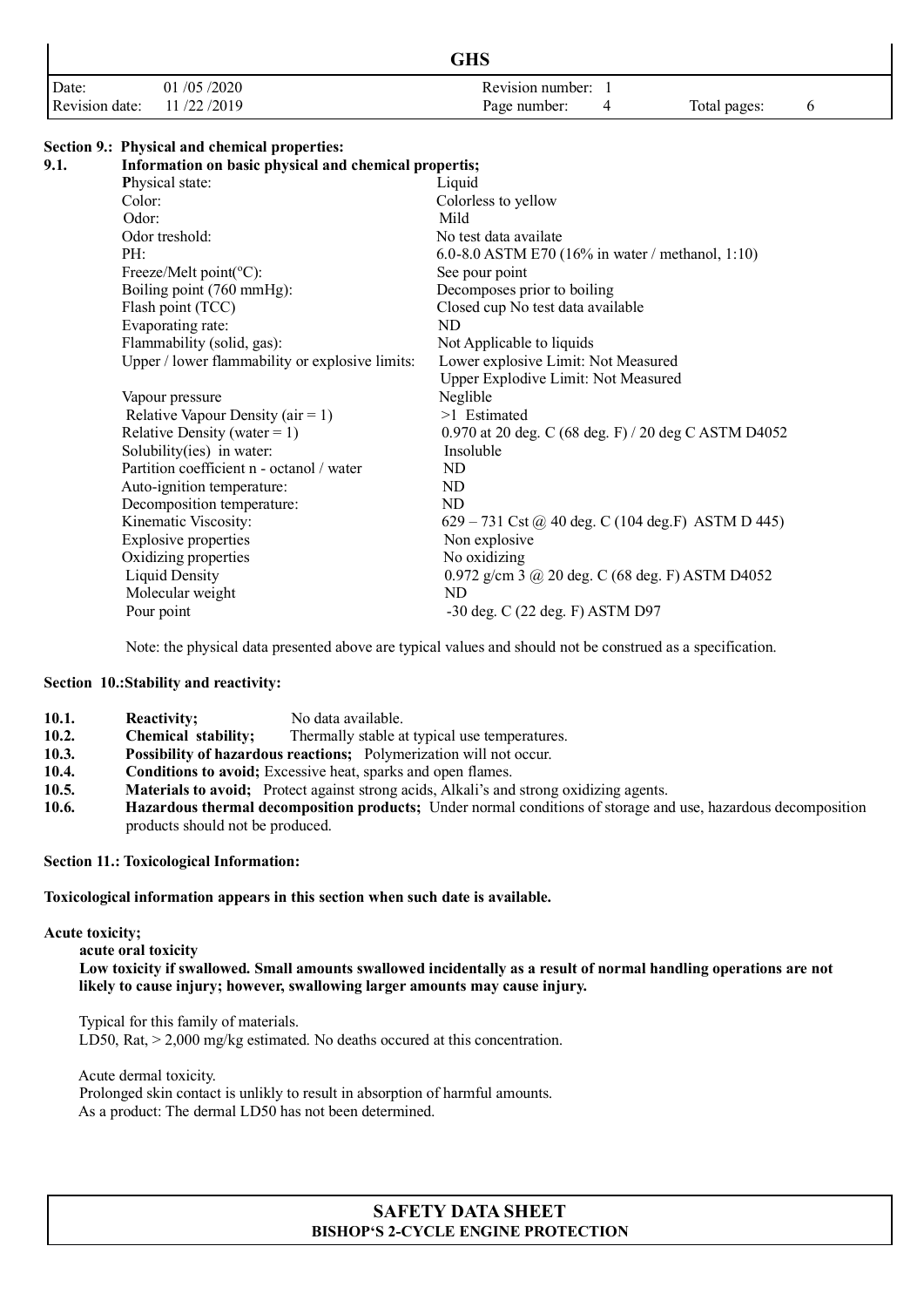|                |            | GHS              |              |  |
|----------------|------------|------------------|--------------|--|
| Date:          | 01/05/2020 | Revision number: |              |  |
| Revision date: | 11/22/2019 | Page number:     | Total pages: |  |

### **Acute inhalation toxcity**

Atre exposure to vapor is minimal due to low volatility, single exposure is not likely to be hazardous. Vapor from treated material or mist may cause resiratory irritation As product: the LC 50 has not been determined.

Skin corrosion / irritation; Brief contact is essentially nonirritating to skin. Prolonged contact may cause slight skin irritation with local redness.

Serious eye damage / eye irritation; May cause slight temporary irritation. Corneal injury is unlikely.

Sensitzation; For skin sensitzation: No revelant data found.

For respiratory sensitization: No relevantdata found.

Specific target Organ sysemic Toxicity (Repeated Exposure). Evaluation of available data suggests that this material is not an STOT-SE toxicant.

Specific target Organ systemic Toxicity (Repeated Exposure) Based on available data, repeated exposures are not anticipated to cause significant adverse effects.

Carcinogenicity No relevant data found.

Teratogenicity No relevant data found.

Reproductive toxicity No relevant data found.

Mutagenicity for this family of materials: in vitro genetic toxicity studies were negative.

Aspiration Hazard Based on physical properties, notlikely to be an aspiration hazard.

# **12.: Ecological information:**

Ecotoxicological information appears in this section when such data is available.

# **Toxicity**

# **Acute toxicity to aquatic invertebrates**

Material is practically non-toxic to aquatic organisims on an acute basis (LC50/EC50/EL50>100 mg/L in the most sensitive species tested).

EL50, water flea Daphnia magna, static test, 48 hour,> 1,000 mg/l

**SAFETY DATA SHEET BISHOP'S 2-CYCLE ENGINE PROTECTION**